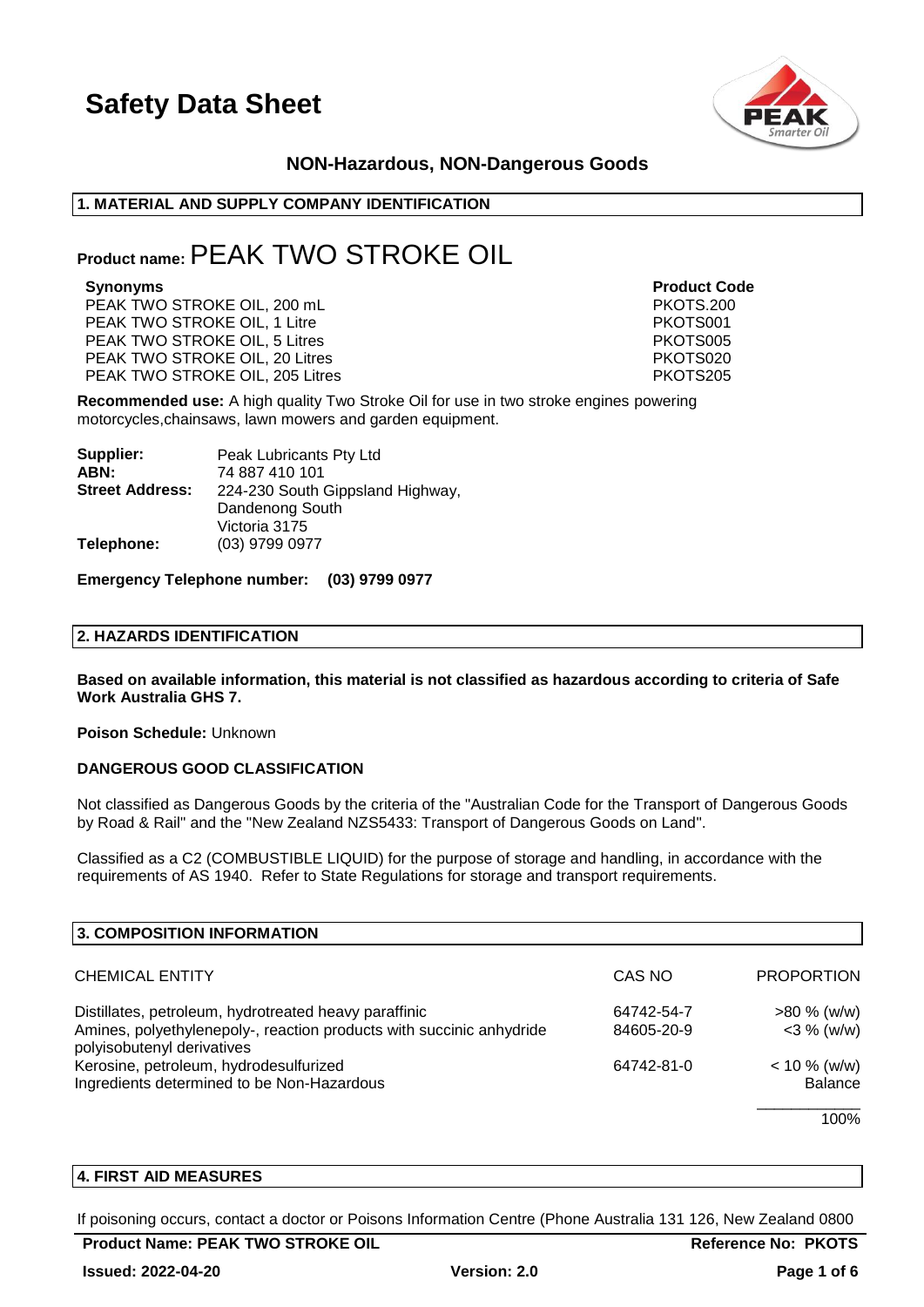

764 766).

**Inhalation:** Remove victim from exposure - avoid becoming a casualty. Remove contaminated clothing and loosen remaining clothing. Allow patient to assume most comfortable position and keep warm. Keep at rest until fully recovered. Seek medical advice if effects persist.

**Skin Contact:** If skin or hair contact occurs, remove contaminated clothing and flush skin and hair with running water. If swelling, redness, blistering or irritation occurs seek medical assistance.

**Eye contact:** If in eyes wash out immediately with water. In all cases of eye contamination it is a sensible precaution to seek medical advice.

**Ingestion:** Rinse mouth with water. If swallowed, do NOT induce vomiting. Give a glass of water to drink. Never give anything by the mouth to an unconscious patient. If vomiting occurs give further water. Seek medical advice.

**PPE for First Aiders:** Wear safety shoes, overalls, gloves, safety glasses. Available information suggests that gloves made from nitrile rubber should be suitable for intermittent contact. However, due to variations in glove construction and local conditions, the user should make a final assessment. Always wash hands before smoking, eating, drinking or using the toilet. Wash contaminated clothing and other protective equipment before storing or re-using.

**Notes to physician:** Treat symptomatically.

# **5. FIRE FIGHTING MEASURES**

**Hazchem Code:** Not applicable.

**Suitable extinguishing media:** If material is involved in a fire use water fog (or if unavailable fine water spray), alcohol resistant foam, standard foam, dry agent (carbon dioxide, dry chemical powder).

**Specific hazards:** Combustible liquid.

**Fire fighting further advice:** On burning or decomposing may emit toxic fumes. Fire fighters to wear selfcontained breathing apparatus and suitable protective clothing if risk of exposure to vapour or products of combustion or decomposition.

# **6. ACCIDENTAL RELEASE MEASURES**

### **SMALL SPILLS**

Wear protective equipment to prevent skin and eye contamination. Avoid inhalation of vapours or dust. Wipe up with absorbent (clean rag or paper towels). Collect and seal in properly labelled containers or drums for disposal.

# **LARGE SPILLS**

Clear area of all unprotected personnel. Slippery when spilt. Avoid accidents, clean up immediately. Wear protective equipment to prevent skin and eye contamination and the inhalation of vapours. Work up wind or increase ventilation. Contain - prevent run off into drains and waterways. Use absorbent (soil, sand or other inert material). Collect and seal in properly labelled containers or drums for disposal. If contamination of crops, sewers or waterways has occurred advise local emergency services.

### **Dangerous Goods - Initial Emergency Response Guide No:** Not applicable

# **7. HANDLING AND STORAGE**

**Handling:** Avoid eye contact and repeated or prolonged skin contact. Avoid inhalation of vapour, mist or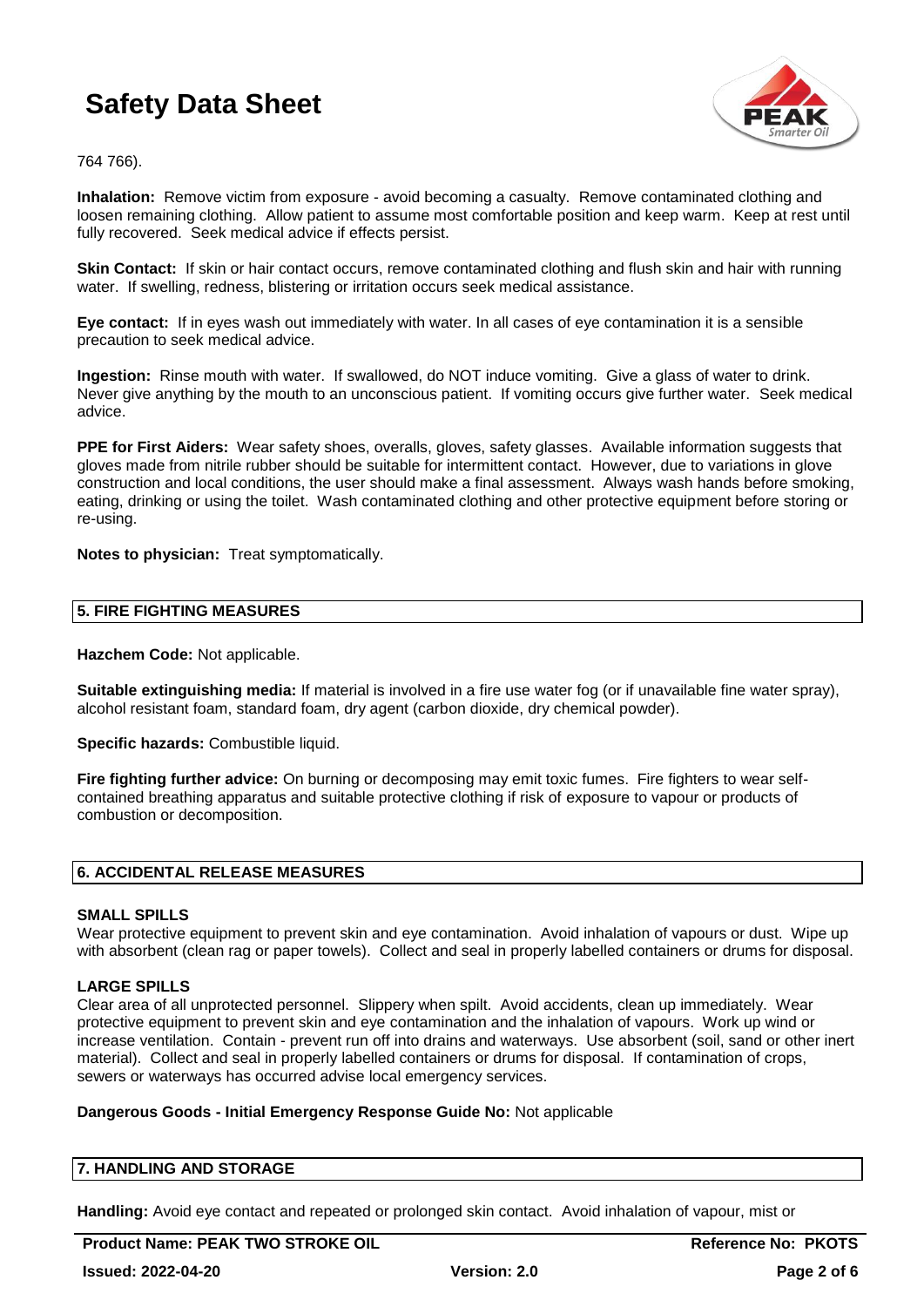

aerosols.

**Storage:** Store in a cool, dry, well-ventilated place and out of direct sunlight. Store away from foodstuffs. Store away from incompatible materials described in Section 10. Store away from sources of heat and/or ignition. Keep container standing upright. Keep containers closed when not in use - check regularly for leaks.

Classified as a C2 (COMBUSTIBLE LIQUID) for the purpose of storage and handling, in accordance with the requirements of AS 1940. Refer to State Regulations for storage and transport requirements.

# **8. EXPOSURE CONTROLS / PERSONAL PROTECTION**

**National occupational exposure limits:** No value assigned for this specific material by Safe Work Australia.

**Biological Limit Values:** As per the "National Model Regulations for the Control of Workplace Hazardous Substances (Safe Work Australia)" the ingredients in this material do not have a Biological Limit Allocated.

**Engineering Measures:** Natural ventilation should be adequate under normal use conditions.

**Personal Protection Equipment:** SAFETY SHOES, OVERALLS, GLOVES, SAFETY GLASSES.

Personal protective equipment (PPE) must be suitable for the nature of the work and any hazard associated with the work as identified by the risk assessment conducted.

Wear safety shoes, overalls, gloves, safety glasses. Available information suggests that gloves made from nitrile rubber should be suitable for intermittent contact. However, due to variations in glove construction and local conditions, the user should make a final assessment. Always wash hands before smoking, eating, drinking or using the toilet. Wash contaminated clothing and other protective equipment before storing or re-using.

**Hygiene measures:** Keep away from food, drink and animal feeding stuffs. When using do not eat, drink or smoke. Wash hands prior to eating, drinking or smoking. Avoid contact with clothing. Avoid eye contact and repeated or prolonged skin contact. Avoid inhalation of vapour, mist or aerosols. Ensure that eyewash stations and safety showers are close to the workstation location.

### **9. PHYSICAL AND CHEMICAL PROPERTIES**

| Form:<br>Colour:<br>Odour:                                                                                                                                                                                                                                                                                                                | Oily Liquid<br>Green<br>Characterisitc |                                                                                                                                  |
|-------------------------------------------------------------------------------------------------------------------------------------------------------------------------------------------------------------------------------------------------------------------------------------------------------------------------------------------|----------------------------------------|----------------------------------------------------------------------------------------------------------------------------------|
| Solubility:<br><b>Solubility in water:</b><br><b>Specific Gravity:</b><br>Density:<br><b>Relative Vapour Density (air=1):</b><br>Vapour Pressure (20 °C):<br>Flash Point (°C):<br>Flammability Limits (%):<br>Autoignition Temperature (°C):<br>Melting Point/Range (°C):<br><b>Boiling Point/Range (°C):</b><br>pH:<br><b>Viscosity:</b> |                                        | N Av<br>Insoluble<br>N Av<br>0.868 g/mL @ 15°C<br>N Av<br>N Av<br>>100<br>N Av<br>N Av<br>N Av<br>N Av<br>N Av<br>55 cSt @ 40 °C |
|                                                                                                                                                                                                                                                                                                                                           |                                        |                                                                                                                                  |

(Typical values only - consult specification sheet)  $N Av = Not available, N App = Not applicable$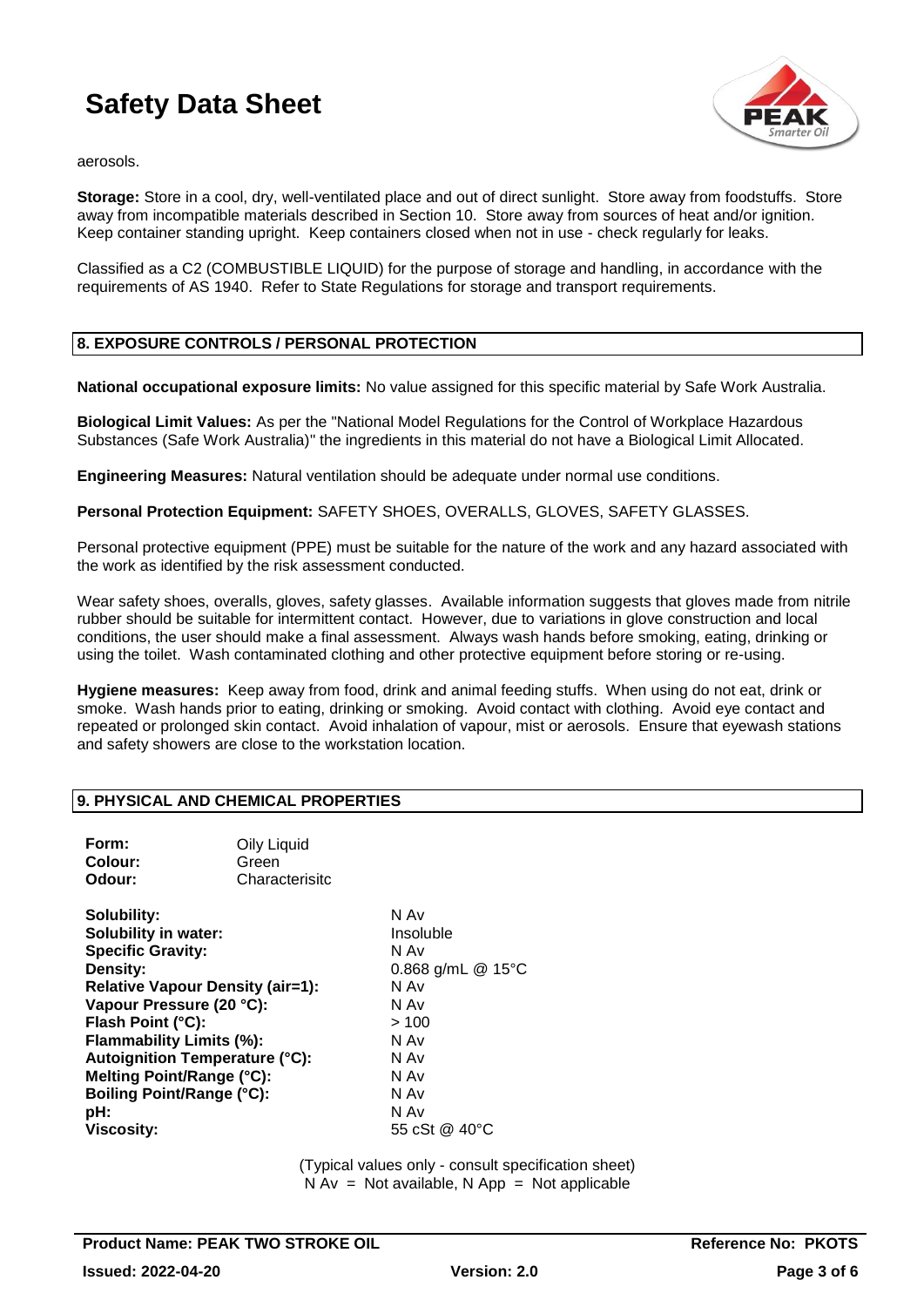

# **10. STABILITY AND REACTIVITY**

**Chemical stability:** This material is thermally stable when stored and used as directed.

**Conditions to avoid:** Elevated temperatures and sources of ignition.

**Incompatible materials:** Oxidising material.

**Hazardous decomposition products:** Oxides of carbon and nitrogen, smoke and other toxic fumes.

**Hazardous reactions:** No known hazardous reactions.

# **11. TOXICOLOGICAL INFORMATION**

No adverse health effects expected if the product is handled in accordance with this Safety Data Sheet and the product label. Symptoms or effects that may arise if the product is mishandled and overexposure occurs are:

# **Acute Effects**

**Inhalation:** Material may be an irritant to mucous membranes and respiratory tract.

**Skin contact:** Contact with skin may result in irritation.

**Ingestion:** Swallowing can result in nausea, vomiting and irritation of the gastrointestinal tract.

**Eye contact:** May be an eye irritant.

### **Acute toxicity**

**Inhalation:** This material has been classified as not hazardous for acute inhalation exposure. Acute toxicity estimate (based on ingredients):  $LC_{50} > 20.0$  mg/L for vapours or  $LC_{50} > 5.0$  mg/L for dust and mist.

**Skin contact:** This material has been classified as not hazardous for acute dermal exposure. Acute toxicity estimate (based on ingredients):  $LD_{50} > 2,000$  mg/Kg bw

**Ingestion:** This material has been classified as not hazardous for acute ingestion exposure. Acute toxicity estimate (based on ingredients):  $LD_{50} > 2,000$  mg/Kg bw

**Corrosion/Irritancy:** Eye: this material has been classified as not corrosive or irritating to eyes. Skin: this material has been classified as not corrosive or irritating to skin.

**Sensitisation:** Inhalation: this material has been classified as not a respiratory sensitiser. Skin: this material has been classified as not a skin sensitiser.

**Aspiration hazard:** This material has been classified as not an aspiration hazard.

**Specific target organ toxicity (single exposure):** This material has been classified as not a specific hazard to target organs by a single exposure.

# **Chronic Toxicity**

**Mutagenicity:** This material has been classified as not a mutagen.

**Carcinogenicity:** This material has been classified as not a carcinogen.

**Reproductive toxicity (including via lactation):** This material has been classified as not a reproductive toxicant.

**Product Name: PEAK TWO STROKE OIL CONSUMING A REFERENCE ROOM REference No: PKOTS Issued: 2022-04-20 Version: 2.0 Page 4 of 6**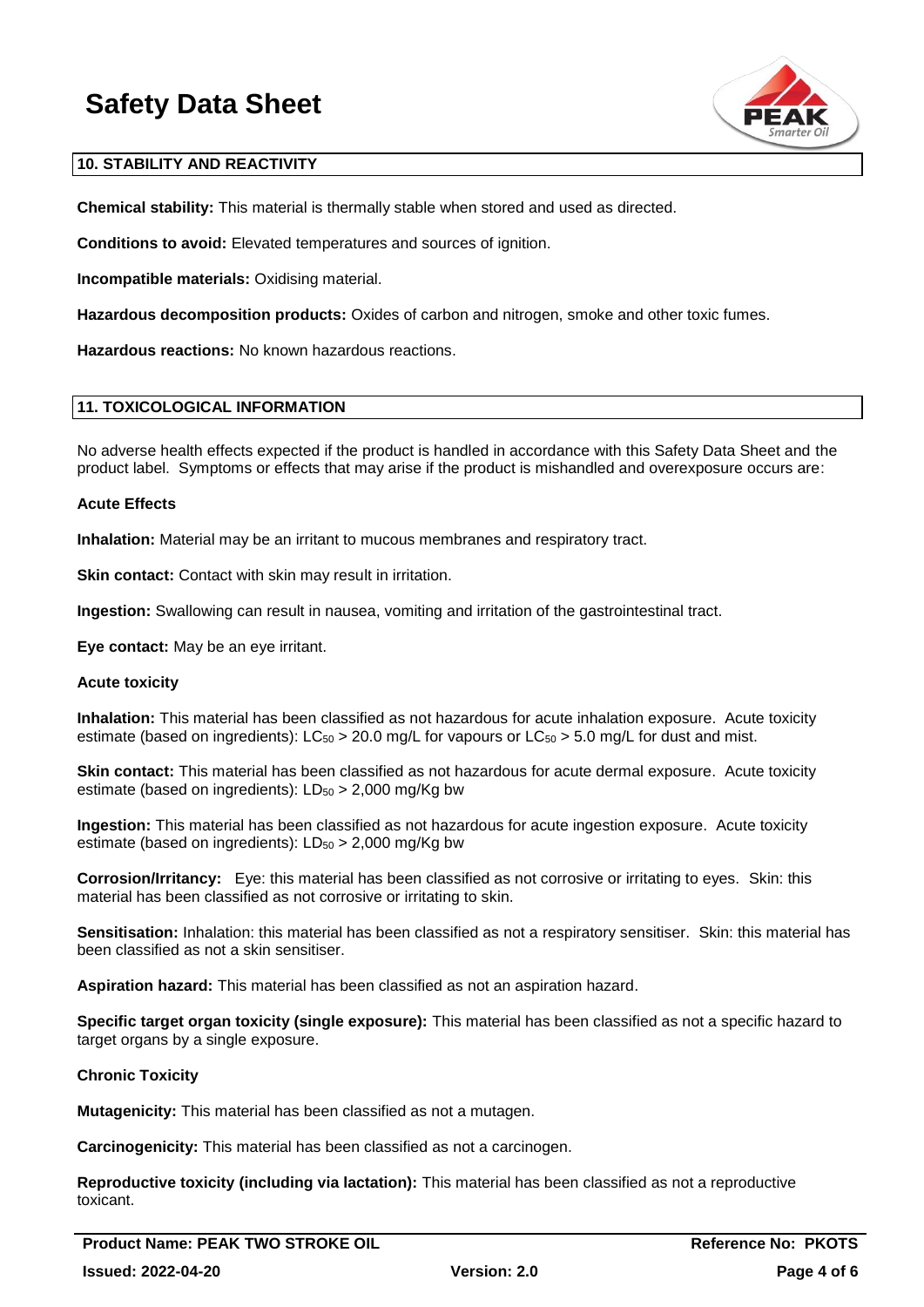

**Specific target organ toxicity (repeat exposure):** This material has been classified as not a specific hazard to target organs by repeat exposure.

# **12. ECOLOGICAL INFORMATION**

Avoid contaminating waterways.

**Acute aquatic hazard:** This material has been classified as not hazardous for acute aquatic exposure. Acute toxicity estimate (based on ingredients): > 100 mg/L

**Long-term aquatic hazard:** This material has been classified as not hazardous for chronic aquatic exposure. Non-rapidly or rapidly degradable substance for which there are adequate chronic toxicity data available OR in the absence of chronic toxicity data, Acute toxicity estimate (based on ingredients): >100 mg/L, where the substance is not rapidly degradable and/or BCF  $<$  500 and/or log  $K_{ow}$   $<$  4.

**Ecotoxicity:** No information available.

**Persistence and degradability:** No information available.

**Bioaccumulative potential:** No information available.

**Mobility:** No information available.

# **13. DISPOSAL CONSIDERATIONS**

Persons conducting disposal, recycling or reclamation activities should ensure that appropriate personal protection equipment is used, see "Section 8. Exposure Controls and Personal Protection" of this SDS.

If possible material and its container should be recycled. If material or container cannot be recycled, dispose in accordance with local, regional, national and international Regulations.

# **14. TRANSPORT INFORMATION**

### **ROAD AND RAIL TRANSPORT**

Not classified as Dangerous Goods by the criteria of the "Australian Code for the Transport of Dangerous Goods by Road & Rail" and the "New Zealand NZS5433: Transport of Dangerous Goods on Land".

### **MARINE TRANSPORT**

Not classified as Dangerous Goods by the criteria of the International Maritime Dangerous Goods Code (IMDG Code) for transport by sea.

### **AIR TRANSPORT**

Not classified as Dangerous Goods by the criteria of the International Air Transport Association (IATA) Dangerous Goods Regulations for transport by air.

# **15. REGULATORY INFORMATION**

### **This material is not subject to the following international agreements:**

Montreal Protocol (Ozone depleting substances) The Stockholm Convention (Persistent Organic Pollutants) The Rotterdam Convention (Prior Informed Consent) Basel Convention (Hazardous Waste) International Convention for the Prevention of Pollution from Ships (MARPOL)